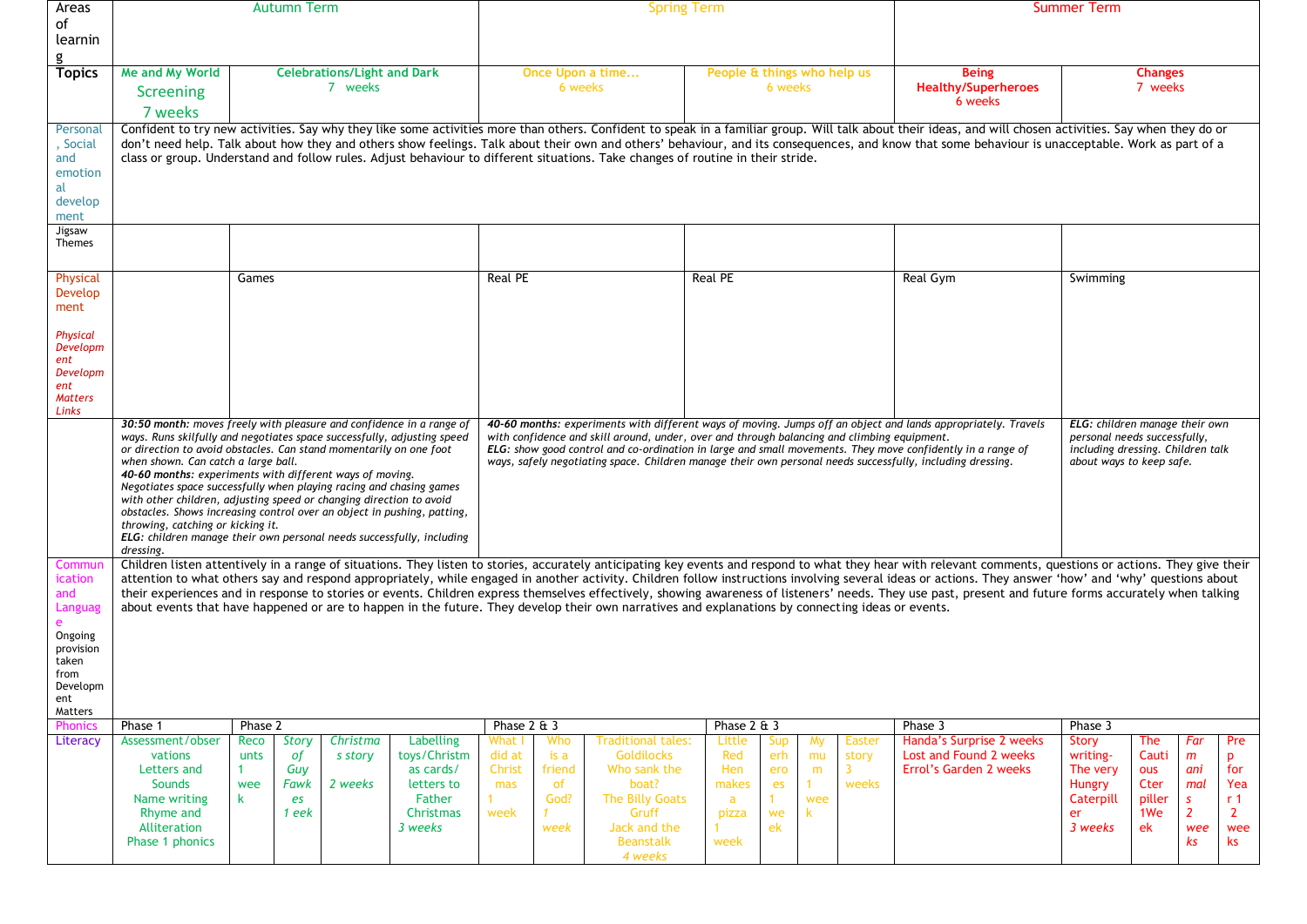| Literacy<br>Developm<br>ent<br><b>Matters</b><br>Links:        | 30-50 months:<br>enjoys rhyming and<br>rhythmic activities.<br>Shows awareness of<br>rhyme and<br>alliteration.<br>Sometimes gives<br>meaning to marks<br>as they draw and<br>paint.<br>40-60 months:<br>continues a rhyming<br>string. Hears and<br>says initial sounds<br>in words. Links<br>sounds to letters,<br>naming and<br>sounding the letters<br>of the alphabet.<br>Can segment the<br>sounds in simple<br>words and blend<br>them together.<br>Writes own name<br>and other things. |                                                                                                                                        | 30-50 months: Sometimes gives meaning to marks as they draw and paint. Listens to and<br>joins in with stories and poems. Beginning to be aware of the way that stories are<br>structured. Describes main story settings, events and principal characters, Suggests how a<br>story might end.<br>40-60 months: Hears and says initial sounds in words. Can segment the sounds in simple<br>words and blend them together. Writes own name and other things. Enjoys an increasing<br>range of books. Uses some clearly identifiable letters to communicate meaning,<br>representing some sounds correctly and in sequence. Attempts to write short sentences in<br>meaningful contexts. |                    |                                                                                                                                                                                                                                                                                           |                                                                                                                                                                                                                  |                                           |                                                 |                                                                                                                                                                                                                                                                                                                                              | 30-50 months: Sometimes gives meaning to marks as they draw and paint.<br>40-60 months: Hears and says initial sounds in words. Can segment the sounds in simple words and blend<br>them together. Writes own name and other things. Uses some clearly identifiable letters to communicate<br>meaning, representing some sounds correctly and in sequence. Attempts to write short sentences in<br>meaningful contexts.<br>ELG: Children use their phonic knowledge to write words in ways which match their spoken sounds. They<br>also write some irregular common words. They write simple sentences which can be read by themselves and<br>others. Some words are spelt correctly and others are phonetically plausible. |                                                                                                                                                                                                                 |                                          |                                                                                                                                                                            |                                                                                                                                                                                                                                                                                                                                                                               |                                                              |  |                                                                                                                                                  |                                                                                                                                                                                                                                          |                                                                                                                                                 |                                                                                                                                                                                   |                            |                                                                                           |                        |                                       |
|----------------------------------------------------------------|-------------------------------------------------------------------------------------------------------------------------------------------------------------------------------------------------------------------------------------------------------------------------------------------------------------------------------------------------------------------------------------------------------------------------------------------------------------------------------------------------|----------------------------------------------------------------------------------------------------------------------------------------|----------------------------------------------------------------------------------------------------------------------------------------------------------------------------------------------------------------------------------------------------------------------------------------------------------------------------------------------------------------------------------------------------------------------------------------------------------------------------------------------------------------------------------------------------------------------------------------------------------------------------------------------------------------------------------------|--------------------|-------------------------------------------------------------------------------------------------------------------------------------------------------------------------------------------------------------------------------------------------------------------------------------------|------------------------------------------------------------------------------------------------------------------------------------------------------------------------------------------------------------------|-------------------------------------------|-------------------------------------------------|----------------------------------------------------------------------------------------------------------------------------------------------------------------------------------------------------------------------------------------------------------------------------------------------------------------------------------------------|------------------------------------------------------------------------------------------------------------------------------------------------------------------------------------------------------------------------------------------------------------------------------------------------------------------------------------------------------------------------------------------------------------------------------------------------------------------------------------------------------------------------------------------------------------------------------------------------------------------------------------------------------------------------------------------------------------------------------|-----------------------------------------------------------------------------------------------------------------------------------------------------------------------------------------------------------------|------------------------------------------|----------------------------------------------------------------------------------------------------------------------------------------------------------------------------|-------------------------------------------------------------------------------------------------------------------------------------------------------------------------------------------------------------------------------------------------------------------------------------------------------------------------------------------------------------------------------|--------------------------------------------------------------|--|--------------------------------------------------------------------------------------------------------------------------------------------------|------------------------------------------------------------------------------------------------------------------------------------------------------------------------------------------------------------------------------------------|-------------------------------------------------------------------------------------------------------------------------------------------------|-----------------------------------------------------------------------------------------------------------------------------------------------------------------------------------|----------------------------|-------------------------------------------------------------------------------------------|------------------------|---------------------------------------|
| Mathem<br>atics                                                | Home<br>visits/In<br>duction<br>4 weeks                                                                                                                                                                                                                                                                                                                                                                                                                                                         | Just like<br>me!<br>3 weeks                                                                                                            | It's me 123<br>Representing,<br>comparing &<br>3 weeks                                                                                                                                                                                                                                                                                                                                                                                                                                                                                                                                                                                                                                 | composition of 123 | Light and<br>dark<br>3 weeks                                                                                                                                                                                                                                                              |                                                                                                                                                                                                                  | Consol<br>idation<br>$\mathbf{1}$<br>week | Alive in 5<br>3 weeks                           |                                                                                                                                                                                                                                                                                                                                              |                                                                                                                                                                                                                                                                                                                                                                                                                                                                                                                                                                                                                                                                                                                              | <b>Growing 6, 7, 8</b><br>3 weeks                                                                                                                                                                               | <b>Building 9</b><br>and $10$<br>3 weeks |                                                                                                                                                                            | Consolidation<br>3 weeks                                                                                                                                                                                                                                                                                                                                                      |                                                              |  | To 20 and<br>beyond<br>3 weeks                                                                                                                   |                                                                                                                                                                                                                                          | First then now<br>3 weeks                                                                                                                       |                                                                                                                                                                                   | Find my pattern<br>3 weeks |                                                                                           | On the move<br>3 weeks |                                       |
| Mathema<br>tics<br>Developm<br>ent<br><b>Matters</b><br>Links: | some number<br>names & number<br>language<br>some number<br>play. Recites<br>number in order to<br>10. Knows that<br>numbers identify<br>how many are in a<br>set. Beginning to<br>represent numbers.<br>numerals in the<br>environment.<br>40-60 months:<br>recognise some<br>significance.<br>Recognises<br>numerals 1 to 5.<br>objects saying one<br>number name for<br>and beginning to<br>count beyond 10.                                                                                 | 30-50 months: uses<br>spontaneously. Uses<br>names accurately in<br>Shows an interest in<br>numeral of personal<br>Counts up to 3 or 4 | 30-50<br>e two groups<br>of objects<br>saying when<br>they have the<br>same<br>number40-60<br>months;<br>Uses the<br>language of<br>more & fewer<br>to compare<br>quatities                                                                                                                                                                                                                                                                                                                                                                                                                                                                                                            | monthsCompar       | $30 - 50$<br>monthsCo<br>mpare<br>two<br>groups of<br>objects<br>saying<br>when they<br>have the<br>same<br>number<br>40-60.<br>Says the<br>number<br>that is<br>one more<br>than a<br>given<br>number.<br>Finds one<br>more or<br>one less<br>from a<br>group of<br>up to $5$<br>objects | 40-60<br>month<br>s<br><b>Uses</b><br>everyd<br>ay<br>langua<br>ge<br>relate<br>d to<br>tim.<br>Measu<br>res<br>short<br>period<br>s of<br>time in<br>simple<br>ways<br>Orders<br>abd<br>sequen<br>ces<br>events |                                           |                                                 | 30-50<br>months:<br>Recites<br>number in<br>order to 10.<br>Knows that<br>numbers<br>identify how<br>many are in a<br>set. Beginning<br>to represent<br>numbers.<br>40-60. Counts<br>objects to 10<br>and beg to<br>count<br>beyound.<br>Recognises<br>numerals to<br>10. Uses the<br>language of<br>more & fewer<br>to compare<br>quatities |                                                                                                                                                                                                                                                                                                                                                                                                                                                                                                                                                                                                                                                                                                                              | 40-60mths;<br>Finds total in 2<br>groups by<br>counting. Beg to<br>use lang of<br>addition.<br>ELG;Using<br>quatities and<br>objects children<br>add & sub 2<br>single digit<br>numbers and<br>count on or back |                                          | 30-50:Shows an<br>uses shapes<br>appropriately.<br>use mathematical<br>shapes<br>terms to describe<br>shapes.<br>create and<br>build models.<br>lang to describe<br>shapes | interest in shapes.<br>Shows awareness of<br>sims of shapes. Talks<br>about shapes and<br>40-60 Beginning to<br>names for 'solid' 3D<br>and 'flat' 2D shapes,<br>and mathematical<br>Selects a particular<br>named shape. Uses<br>familiar objects and<br>common shapes to<br>recreate patterns and<br>ELG: Children explore<br>shape characteristics<br>and use mathematical |                                                              |  | 40-60<br>Uses<br>familiar<br>objects<br>& shapes<br>to create<br>patterns<br>ELG;Chil<br>dren<br>recog,<br>create<br>and<br>describe<br>patterns | 40-60<br>Finds<br>total<br>numbe<br>r by<br>counti<br>ng.<br>ELG:Us<br>ing<br>quatiti<br>es and<br>object<br>$\mathsf{s}$<br>childre<br>n add<br>& sub<br>$\overline{2}$<br>single<br>digit<br>numbe<br>rs and<br>count<br>on or<br>back | 40-60<br>mths<br>Counts<br>objects<br>to 10<br>and<br>beg to<br>count<br>beyoun<br>d.<br>$ELG$ ; $Ch$<br>ildren<br>count<br>reliabl<br>$y$ 1-20 | $40 - 60$<br>mths<br>Begins to<br>identify<br>mathemat<br>ical<br>problems<br>ELG:<br>Children<br>Solve<br>problems<br>that<br>include<br>doubling,<br>halving<br>and<br>sharing. |                            | 40-60 mths;<br>Orders 2 or 3<br>objects by<br>length,<br>height,<br>weight or<br>capacity |                        |                                       |
| <b>Underst</b><br>anding<br>of the<br>world                    | <b>Telling</b><br>my<br>teache<br>rs<br>about<br>me                                                                                                                                                                                                                                                                                                                                                                                                                                             | <b>Finding</b><br>out<br>about<br>the<br>school<br>3                                                                                   | 2 weeks<br>Autumn                                                                                                                                                                                                                                                                                                                                                                                                                                                                                                                                                                                                                                                                      | Diwali             | Ramadan<br>& Eid<br>2 weeks                                                                                                                                                                                                                                                               | Christmas<br>3 weeks                                                                                                                                                                                             |                                           | <b>Chinese New</b><br>Year<br>2 weeks<br>Winter |                                                                                                                                                                                                                                                                                                                                              | 4 weeks<br>Spring                                                                                                                                                                                                                                                                                                                                                                                                                                                                                                                                                                                                                                                                                                            | Similarities and differences between<br>places-through places the stories have<br>come from.                                                                                                                    |                                          |                                                                                                                                                                            |                                                                                                                                                                                                                                                                                                                                                                               | <b>Investig</b><br>ating<br>differen<br>t<br>occupat<br>ions |  | Life in<br>other<br>Countrie<br>$S-$<br>compari<br>son with                                                                                      | own<br>Summer                                                                                                                                                                                                                            | Describing our<br>environment                                                                                                                   | Growing<br>beans<br>and<br>tomatoes<br>How do<br>plants                                                                                                                           |                            | Life Cycle of<br>a butterfly<br>2 weeks<br>How have<br>we changed?                        |                        | Ani<br>mal<br>S.<br>and<br>thei<br>r. |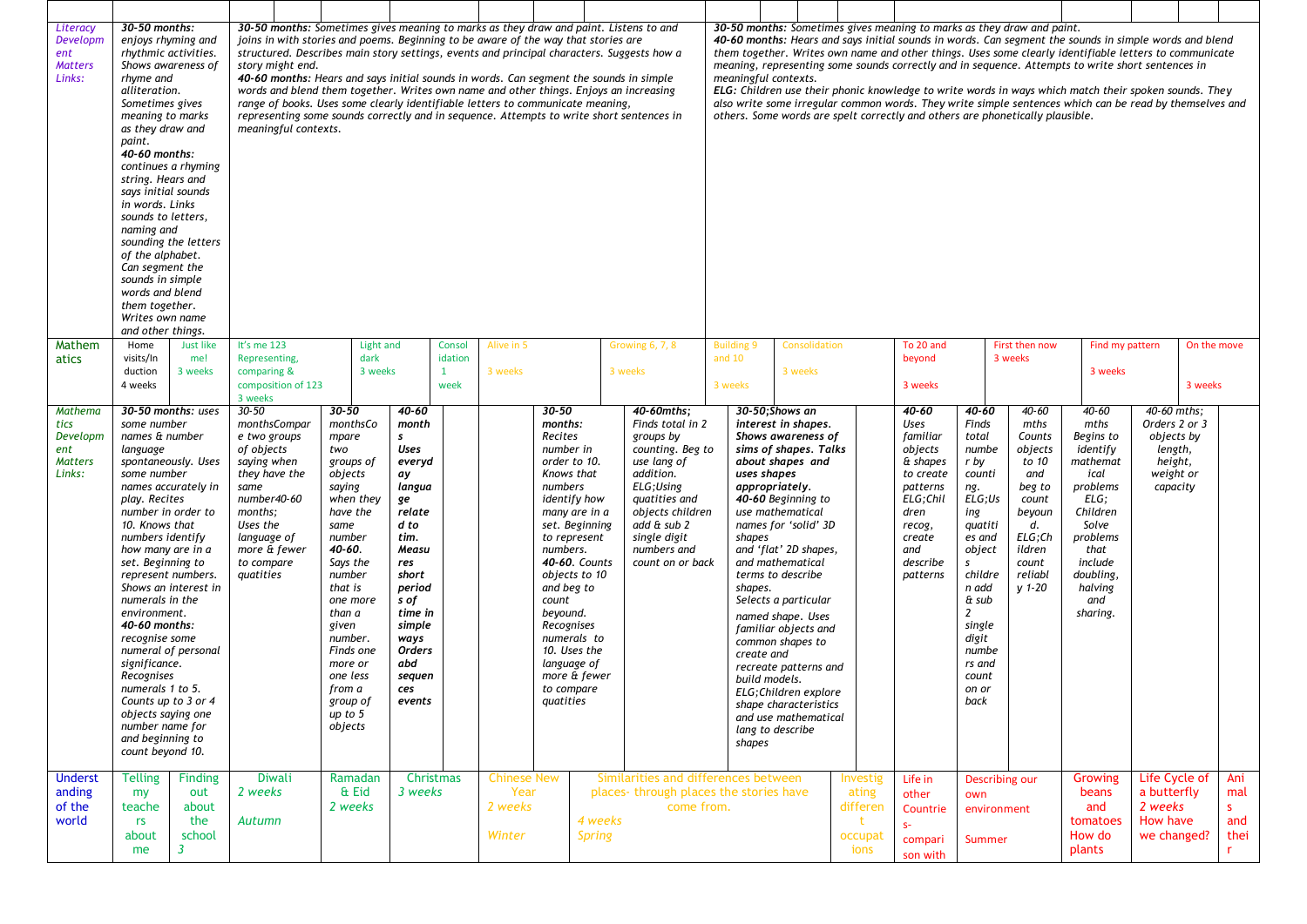|                                                                                     | and<br>my                                                                                                                                                                                                                                                                                | weeks                                                                                                                                                                                                                                                                                |                                                                                                                                                                                                                              |                                                                                                                                                                                                                                                   |                                                                                                                                                                                                                                                                                                     |                                                                                                                                                                                            |                                                                                                               |                                                                             |                                                                                                                                                                              | 1 week                                                                                                                                                                             | Africa                          |                                                                                                                                                                                                                                                                                                                                |                                                                                                                                                                                                                                                                                                                                                                                                               | grow?                                                                                                  | 1 week                                                                                                                                                                                                                                                                        | babi<br>es                                                                                                       |  |  |
|-------------------------------------------------------------------------------------|------------------------------------------------------------------------------------------------------------------------------------------------------------------------------------------------------------------------------------------------------------------------------------------|--------------------------------------------------------------------------------------------------------------------------------------------------------------------------------------------------------------------------------------------------------------------------------------|------------------------------------------------------------------------------------------------------------------------------------------------------------------------------------------------------------------------------|---------------------------------------------------------------------------------------------------------------------------------------------------------------------------------------------------------------------------------------------------|-----------------------------------------------------------------------------------------------------------------------------------------------------------------------------------------------------------------------------------------------------------------------------------------------------|--------------------------------------------------------------------------------------------------------------------------------------------------------------------------------------------|---------------------------------------------------------------------------------------------------------------|-----------------------------------------------------------------------------|------------------------------------------------------------------------------------------------------------------------------------------------------------------------------|------------------------------------------------------------------------------------------------------------------------------------------------------------------------------------|---------------------------------|--------------------------------------------------------------------------------------------------------------------------------------------------------------------------------------------------------------------------------------------------------------------------------------------------------------------------------|---------------------------------------------------------------------------------------------------------------------------------------------------------------------------------------------------------------------------------------------------------------------------------------------------------------------------------------------------------------------------------------------------------------|--------------------------------------------------------------------------------------------------------|-------------------------------------------------------------------------------------------------------------------------------------------------------------------------------------------------------------------------------------------------------------------------------|------------------------------------------------------------------------------------------------------------------|--|--|
|                                                                                     | family<br>4<br>weeks                                                                                                                                                                                                                                                                     |                                                                                                                                                                                                                                                                                      |                                                                                                                                                                                                                              |                                                                                                                                                                                                                                                   |                                                                                                                                                                                                                                                                                                     |                                                                                                                                                                                            |                                                                                                               |                                                                             |                                                                                                                                                                              |                                                                                                                                                                                    |                                 |                                                                                                                                                                                                                                                                                                                                |                                                                                                                                                                                                                                                                                                                                                                                                               | 3 weeks                                                                                                |                                                                                                                                                                                                                                                                               | 2<br>wee<br>ks                                                                                                   |  |  |
| Understa<br>nding the<br>World<br>Developm<br>ent<br><b>Matters</b><br>Links:       | ELG: Children talk<br>about past &<br>present events in<br>their lives. They<br>the same things.<br>They know about<br>similarities and<br>differences<br>between<br>themselves and<br>others, among<br>families,<br>communities and<br>traditions.                                      | know other children<br>don't always enjoy                                                                                                                                                                                                                                            | communities and traditions.                                                                                                                                                                                                  | ELG: talk about past and present events in their own lives and<br>the lives of family member. They know about similarities and<br>differences between themselves and others, among families,                                                      |                                                                                                                                                                                                                                                                                                     | ELG: know about similarities and differences in<br>relation to places. They talk about features of<br>their own immediate environment and how<br>environments might vary from one another. |                                                                                                               |                                                                             |                                                                                                                                                                              | ELG;<br>Children<br>know<br>about<br>similariti<br>es and<br>differenc<br>es<br>between<br>themselv<br>es and<br>others,<br>among<br>families,<br>communi<br>ties and<br>tradition |                                 |                                                                                                                                                                                                                                                                                                                                | ELG: they make observations of<br>plants and explain why some<br>things occur, and talk about<br>changes.<br>Children know about<br>similarities and differences in<br>relation to places, objects,<br>materials and living things.<br>Children recognise that a range<br>of technology is used in places<br>such as homes and schools.<br>They select and use tech for a<br>purpose.<br><b>Observational</b> |                                                                                                        |                                                                                                                                                                                                                                                                               | ELG: they make<br>observations of<br>animals and explain<br>why some things<br>occur, and talk about<br>changes. |  |  |
| Expressi<br>ve arts<br>and<br>design                                                | Famili<br>ar<br>songs<br>Role<br>play<br>Handp<br>rint<br>flower<br><b>S</b><br><b>DT</b><br><b>Table</b><br>weeks                                                                                                                                                                       | <b>Harvest</b><br>activiti<br>es<br>$\overline{3}$<br>weeks                                                                                                                                                                                                                          | Mixing<br>colours/maki<br>ng fireworks<br>2 weeks                                                                                                                                                                            | Christmas art and craft<br>5 weeks                                                                                                                                                                                                                | Make<br>Chinese<br>Dragons and<br><b>Dragon Music</b><br>2 weeks                                                                                                                                                                                                                                    | Painting<br><b>of</b><br>settings<br>and<br>stories<br>Setting<br>collages<br>2 weeks                                                                                                      | mix<br>ing<br>sha<br>des<br>1<br>wee<br>k.                                                                    | Painting<br>people<br>who<br>help us<br>Mother's<br>day<br>cards<br>2 weeks | <b>Easter cards and</b><br>activities<br>3 weeks                                                                                                                             |                                                                                                                                                                                    | Noah<br>s ark<br>activ<br>ities | Playdoug<br>h fruit &<br>vegetabl<br>es/<br>collage<br>plate of<br>healthy<br>food 3<br>weeks                                                                                                                                                                                                                                  | 2 weeks                                                                                                                                                                                                                                                                                                                                                                                                       | painting and<br>drawing                                                                                | Using fabric to<br>make a butterfly<br><b>Printing butterflies</b><br>3 weeks                                                                                                                                                                                                 |                                                                                                                  |  |  |
| Expressiv<br>e Arts<br>and<br>Design<br>Developm<br>ent<br><b>Matters</b><br>Links: | $30 - 50$<br>months<br>: sings a<br>few<br>familiar<br>songs.<br>Explore<br>s how<br>colours<br>can be<br>change<br>d.<br><b>Engages</b><br>in<br>imagina<br>tive<br>role<br>play.<br>40-60<br>months<br>$\mathcal{L}$<br>Introdu<br>ces a<br>storylin<br>e to<br>their<br>play.<br>Uses | $30 - 50$<br>months:<br><b>Underst</b><br>ands<br>that<br>they can<br>use lines<br>to<br>enclose<br>a space<br>and<br>then<br>begin to<br>use<br>these<br>shapes<br>to<br>represen<br>t<br>objects.<br>40-60<br>months:<br>create<br>simple<br>represen<br>tations<br>of<br>objects. | 30-50 months:<br>explores how<br>colours can be<br>changed.<br>40-60 months:<br>Manipulate<br>materials to<br>achieve a<br>planned<br>effect. Uses<br>simple tools<br>and techniques<br>competently<br>and<br>appropriately. | 40-60 months: Manipulate<br>materials to achieve a<br>planned effect. Uses simple<br>tools and techniques<br>competently and<br>appropriately. Selects tools<br>and techniques needed to<br>shape, assemble and join<br>materials they are using. | $40 - 60$<br>months:<br>Manipulate<br>materials to<br>achieve a<br>planned<br>effect. Uses<br>simple tools<br>and<br>techniques<br>competently<br>and<br>appropriately.<br>Selects tools<br>and<br>techniques<br>needed to<br>shape,<br>assemble and<br><i>ioin materials</i><br>they are<br>using. | 40-60.<br>Create<br>simple<br>representat<br>ions of<br>objects and<br>places                                                                                                              | 40-<br>60<br>mon<br>ths:<br>expl<br>ore<br>wha<br>t<br>hap<br>pens<br>whe<br>n<br>they<br>mix<br>colo<br>urs. |                                                                             | 40-60 months: Uses simple tools and<br>techniques competently and<br>appropriately. Selects tools and<br>techniques needed to shape, assemble<br>and join materials they are |                                                                                                                                                                                    |                                 | 40-60<br>months:<br>experimen<br>ts to<br>create<br>different<br>textures.<br>Selects<br>tools and<br>technique<br>s needed<br>to shape,<br>assemble<br>and join<br>materials<br>they are<br>using.<br>ELG: use<br>what they<br>have<br>learnt<br>about<br>media and<br>materials<br>in original<br>ways,<br>thinking<br>about |                                                                                                                                                                                                                                                                                                                                                                                                               | different textures. Selects tools and<br>materials they are using.<br>materials, tools and techniques. | 40-60 months: experiments to create<br>techniques needed to shape, assemble and join<br>ELG: use what they have learnt about media<br>and materials in original ways, thinking about<br>uses and purposes. Safely use a variety of<br>ELG: Safely use a variety of materials. |                                                                                                                  |  |  |